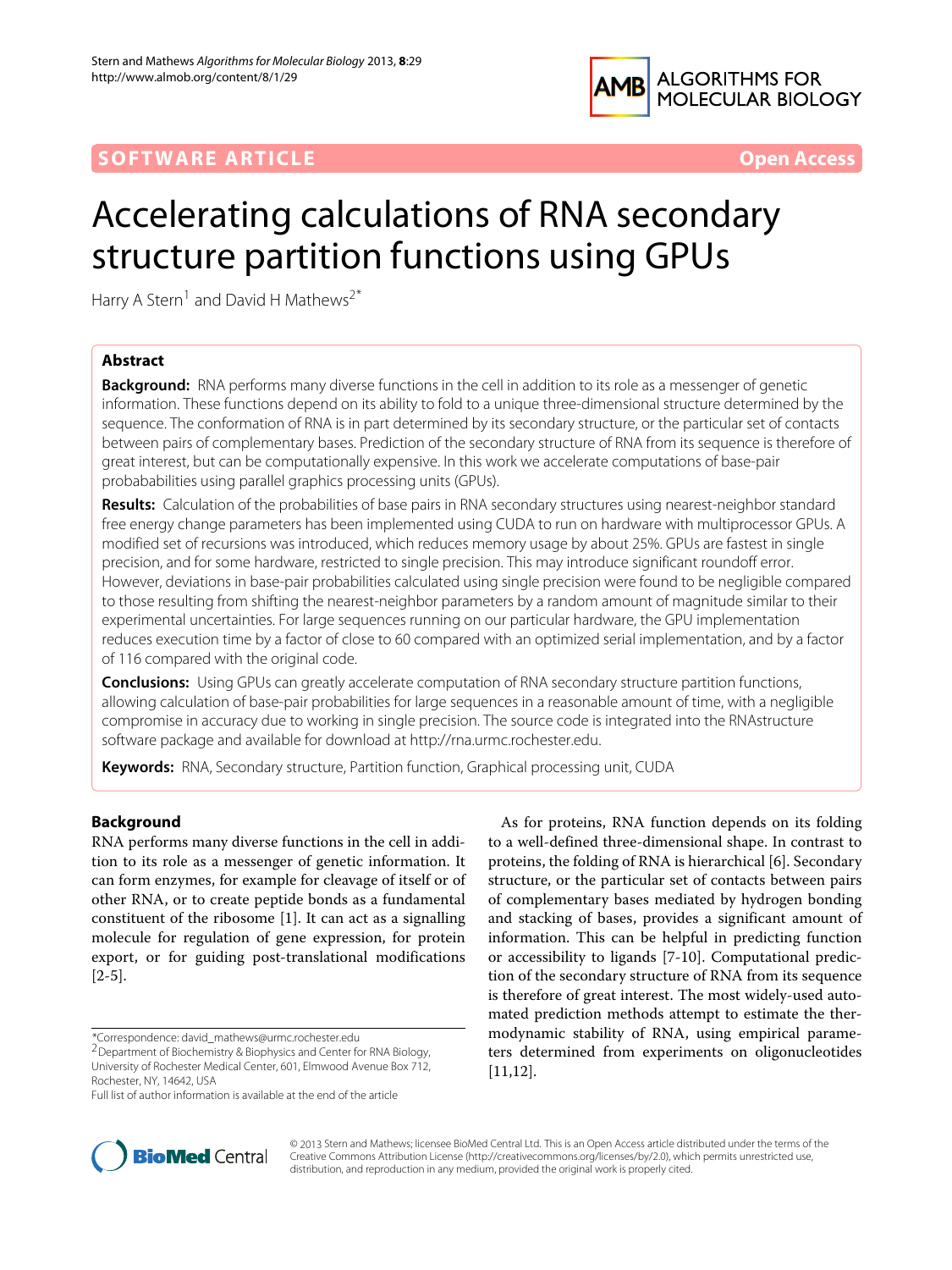CUDA is a programming interface developed by the company NVIDIA to facilitate general-purpose, parallel high-performance computing on multiprocessor graphics processing units (GPUs) [\[13\]](#page-7-8). In recent years, many scientific computing applications have been implemented on GPUs using CUDA, in many cases yielding speed-ups of several orders of magnitude [\[14](#page-7-9)[,15\]](#page-7-10). However, to our knowledge, only a handful of publications have appeared describing GPU implementations of codes for RNA secondary structure prediction. Rizk and Lavenier described a CUDA implementation of structure prediction by free energy minimization [\[16\]](#page-7-11). Their work was limited to relatively short sequences (up to 120 bases) and a simplified energy model that neglects coaxial stacking. The GPU implementation was faster than the serial implementation by a factor of 10 and 17 depending on the particular hardware. More recently, Lei et al. [\[17\]](#page-7-12) also reported a parallelized implementation of free energy minimization using CUDA. They used only a coarse-grained parallelization scheme where the minimum-free-energy structures for subsequences of a given length are calculated in parallel, but the search over structures for each subsequence is done serially. Their work was also limited to relatively short sequences (up to 221 bases). They reported speedups of up to a factor of 16. It should be noted that these parallelized implementations neither use the latest thermodynamic parameters for loops [\[18\]](#page-7-13), nor include coaxial stacking interactions [\[19\]](#page-7-14).

In addition, recent work demonstrates that calculations of base-pairing probabilities calculated with partition functions can provide additional useful information [\[20\]](#page-7-15). Structures composed of highly probable pairs are more accurate than lowest free energy structures [\[20,](#page-7-15)[21\]](#page-7-16). The base pair probabilities provide confidence intervals for prediction of individual pairs. Base pairing probabilities can also be used to predict pseudoknots [\[22\]](#page-7-17). We have additionally extended this work to predictions using multiple, homologous sequences, where the same principles hold true [\[23](#page-7-18)[-26\]](#page-7-19).

In this paper, we present the calculation of base-pair probabilities for 44 sequences containing up to 10,000 bases, using an optimized and parallelized version of the "partition" code in the RNAstructure package [\[27\]](#page-7-20). Our test set contained both random sequences of varying lengths (up to 10,000 bases) and actual sequences of biological importance (see Table [1\)](#page-1-0), the longest being the HIV-1 NL43 genome (GenBank: AF324493) containing 9709 bases.

We employed a sophisticated and accurate energy calculation that includes coaxial stacking [\[19\]](#page-7-14). Before attempting a parallel implementation, we first wrote an optimized serial version of the original code (the "partition" program in RNAstructure), implementing only a subset of its functionality, while improving efficiency and reducing

## **Table 1 Biological RNA sequences examined\***

<span id="page-1-0"></span>

| Sequence                                                                 | # bases | Reference |
|--------------------------------------------------------------------------|---------|-----------|
| tRNA RQ2640                                                              | 75      | [28]      |
| tRNA RD0500                                                              | 76      | [28]      |
| tRNA RA7680                                                              | 76      | [28]      |
| tRNA RD0260                                                              | 77      | [28]      |
| <b>tRNA RR1664</b>                                                       | 77      | $[28]$    |
| Candida albicans 5S rRNA                                                 | 114     | $[29]$    |
| Escherichia coli 5S rRNA                                                 | 120     | $[30]$    |
| P546 folding domain of Tetrahymena<br>thermophilia group I intron        | 155     | [31]      |
| Bacillus stearothermophilus SRP RNA                                      | 268     | [32]      |
| 3' UTR of <i>Bombyx mori</i> R2 element with flanking<br>vector sequence | 300     | $[33]$    |
| Tetrahymena thermophilia group I intron                                  | 433     | [30]      |
| Saccharomyces cerevisiae A5 group II intron                              | 632     | [34]      |
| Escherichia coli small subunit rRNA                                      | 1542    | [30]      |
| Escherichia coli large subunit rRNA                                      | 2904    | [29]      |
| human ICAM-1 mRNA                                                        | 2986    | $[35]$    |
| HIV-1 NL43 genome (GenBank: AF324493)                                    | 9709    | $[36]$    |

\*28 random sequences of length 10–10,000 were also examined.

memory usage. Subsequently, we parallelized the optimized code for GPU hardware, using CUDA. Here we made use of a fine-grained parallelization scheme, in which the calculation of the restricted partition function for each subsequence of a given length is parallelized, as well as the calculation of the restricted partition function for each subsequence. We found that this fine-grained parallelization resulted in greater speedups than a simpler coarse-grained-only parallelization (up to factors of ∼60 compared to the optimized serial version and ∼116 compared to the original code).

### **Implementation**

## **Calculating base pair probabilities**

The probability *pi*,*<sup>j</sup>* of a canonical pair between bases *i* and *j* related to the standard free energy change  $\Delta G_{i,j}^0$  of the restricted ensemble of structures containing the pair, and the standard free energy change  $\Delta G^0$  of the unrestricted ensemble of all possible structures, both relative to the state in which all bases are unpaired:

$$
p_{i,j} = \frac{w\left(\Delta G_{i,j}^0\right)}{w\left(\Delta G^0\right)}\tag{1}
$$

where

$$
w(g) \equiv \exp(-g/RT) \tag{2}
$$

is the Boltzmann weight corresponding to standard free energy change *g* at temperature *T*.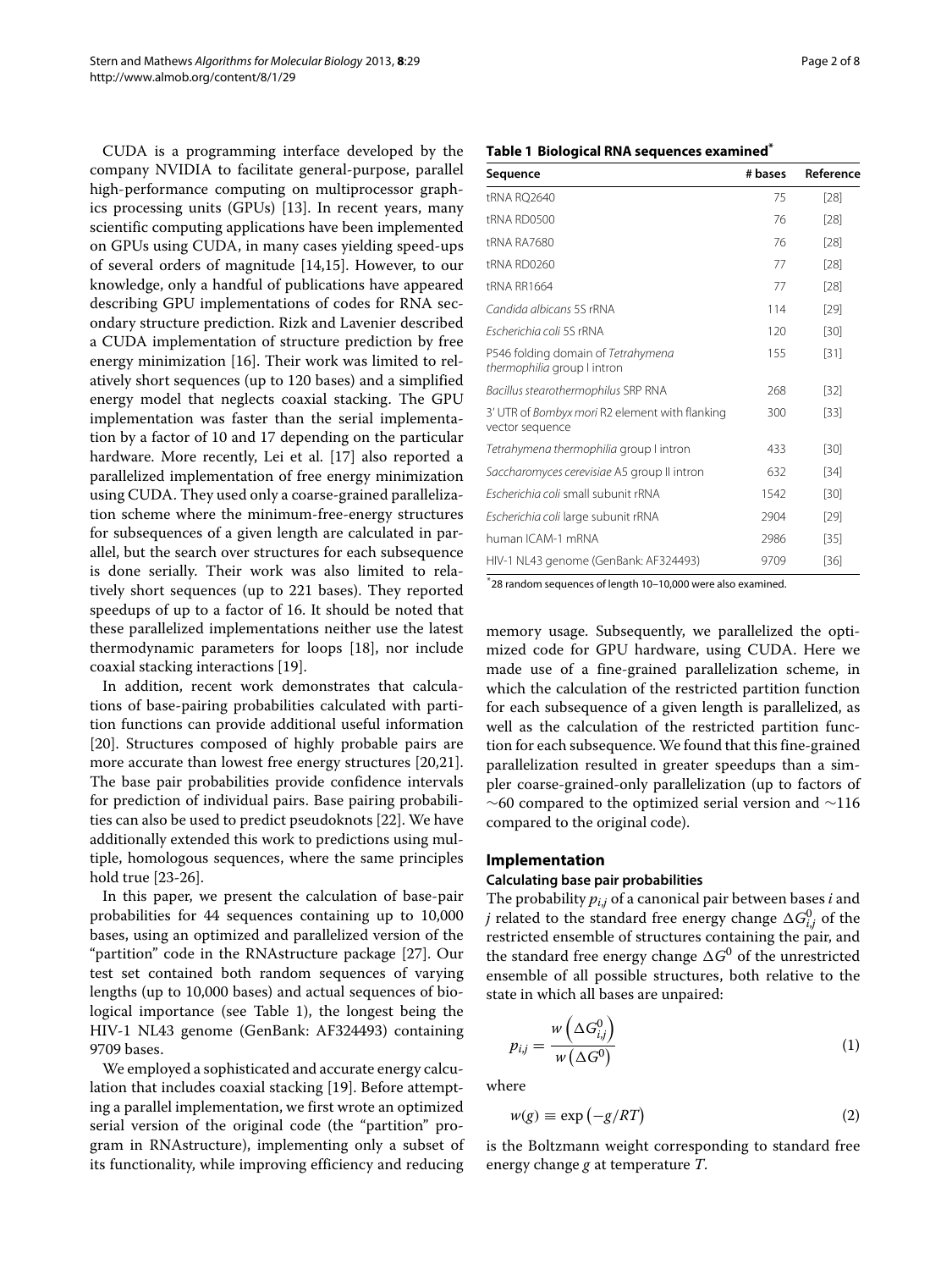The standard free energy changes  $\Delta G_{i,j}^0$  and  $\Delta G^0$  are estimated using the Turner nearest-neighbor rules [\[11,](#page-7-6)[18,](#page-7-13)[37\]](#page-7-30), and pseudoknots are excluded. In that case,  $\Delta G_{i,j}^0$  depends on two independent contributions, one for the interior fragment containing the pair *i*, *j* and bases in between (but excluding bases from the 5' end to *i* − 1 and from *j* + 1 to the 3' end), and one for the exterior fragment containing the pair and bases from the two ends (but excluding bases from  $i + 1$  to *j* − 1). We define *Vi*,*<sup>j</sup>* to be the relative standard free energy change for the interior fragment in the case that *i < j* and for the exterior fragment otherwise, following the convention used in the mfold prediction software [\[38\]](#page-7-31). In that case,

$$
\Delta G_{i,j}^0 = -RT \log \left[ \exp \left( -V_{i,j}/RT \right) + \exp \left( -V_{j,i}/RT \right) \right]
$$
\n(3)

or more succinctly

$$
w\left(\Delta G_{i,j}^0\right) = w\left(V_{i,j}\right) + w\left(V_{j,i}\right) \tag{4}
$$

The standard free energy changes *Vi*,*<sup>j</sup>* are calculated using the following set of recursions:

$$
w(V_{i,j}) = \begin{cases} Q_{i,j}^{\text{hairpin}} + Q_{i,j}^{\text{stack}} + Q_{i,j}^{\text{internal}} + Q_{i,j}^{\text{multibranch}} & \text{for } i < j \\ Q_{i,j}^{\text{exterior}} + Q_{i,j}^{\text{stack}} + Q_{i,j}^{\text{internal}} + Q_{i,j}^{\text{multibranch}} & \text{for } i > j \end{cases}
$$
(5)

where

<span id="page-2-0"></span>
$$
Q_{i,j}^{\text{hairpin}} = w\left(\Delta G_{i,j}^{\text{hairpin}}\right) \tag{6}
$$

$$
Q_{i,j}^{\text{stack}} = w \left( V_{i+1,j-1} + \Delta G_{i,j,i+1,j-1}^{\text{stack}} \right) \tag{7}
$$

$$
Q_{i,j}^{\text{internal}} = \sum_{i < i' < j' < j} w\left(V_{i',j'} + \Delta G_{i,j,i',j'}^{\text{internal}}\right) \tag{8}
$$

$$
Q_{i,j}^{\text{multibranch}} = w \left( W_{i+1,j-1}^{\text{MB}} + a + c \right) + w \left( W_{i+2,j-1}^{\text{MB}} + \Delta G_{i,j,i+1}^{3/\text{dangle}} + a + b + c \right) +
$$
  
\n
$$
w \left( W_{i+1,j-2}^{\text{MB}} + \Delta G_{i,j,j-1}^{\text{5/\text{dangle}}} + a + b + c \right) +
$$
  
\n
$$
w \left( W_{i+2,j-2}^{\text{MB}} + \Delta G_{i,j,i+1,j-1}^{\text{5/\text{dangle}}} + a + 2b + c \right) +
$$
  
\n
$$
\sum_{i < k < j} w \left( V_{i+1,k} + Y_{k+1,j-1} + \Delta G_{j,i,i+1,k}^{\text{cocal all flush}} + a + 2c \right) +
$$
  
\n
$$
\sum_{i < k < j} w \left( V_{i+2,k} + Y_{k+2,j-1} + \Delta G_{j,i,i+2,k}^{\text{cocal all mismatch(2)}} + a + 2b + 2c \right) +
$$
  
\n
$$
\sum_{i < k < j} w \left( V_{i+2,k} + Y_{k+1,j-2} + \Delta G_{j,i,i+2,k}^{\text{cocal all mismatch(1)}} + a + 2b + 2c \right) +
$$
  
\n
$$
\sum_{i < k < j} w \left( V_{k,j-1} + Y_{i+1,k-1} + \Delta G_{k,j-1,j,i}^{\text{cocalial flush}} + a + 2c \right) +
$$
  
\n
$$
\sum_{i < k < j} w \left( V_{k,j-2} + Y_{i+1,k-2} + \Delta G_{k,j-2,j,i}^{\text{cocal all mismatch(1)}} + a + 2b + 2c \right) +
$$
  
\n
$$
\sum_{i < k < j} w \left( V_{k,j-2} + Y_{i+2,k-1} + \Delta G_{k,j-2,j,i}^{\text{cocal all mismatch(2)}} + a + 2b + 2c \right) \tag{9}
$$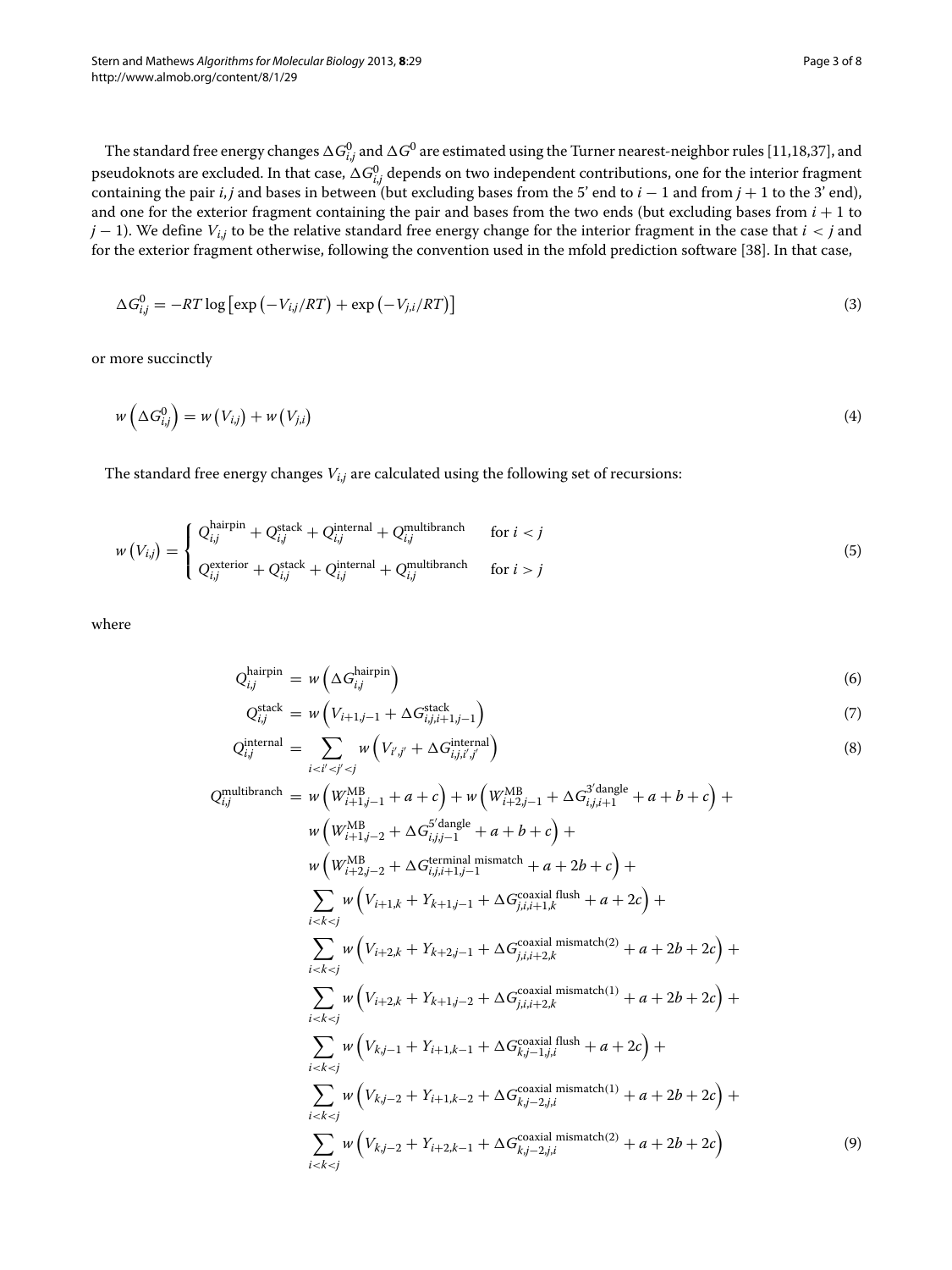<span id="page-3-0"></span>
$$
Q_{i,j}^{\text{exterior}} = w \left( W_{i+1}^{3'} + W_{j-1}^{5'} \right) + w \left( W_{i+2}^{3'} + W_{j-1}^{5'} + \Delta G_{i,j,i+1}^{3' \text{dangle}} + \right) +
$$
\n
$$
w \left( W_{i+1}^{3'} + W_{j-2}^{5'} + \Delta G_{i,j,j-1}^{5' \text{dangle}} + \right) + w \left( W_{i+2}^{3'} + W_{j-2}^{5'} + \Delta G_{i,j,i+1,j-1}^{t \text{terminal mismatch}} \right) +
$$
\n
$$
\sum_{i < k < j} w \left( V_{i+1,k} + W_{k+1}^{3'} + W_{j-1}^{5'} + \Delta G_{j,i,i+1,k}^{\text{cocalial flush}} \right) +
$$
\n
$$
\sum_{i < k < j} w \left( V_{i+2,k} + W_{k+2}^{3'} + W_{j-1}^{5'} + \Delta G_{j,i,i+2,k}^{\text{cocal all mismatch(2)}} \right) +
$$
\n
$$
\sum_{i < k < j} w \left( V_{i+2,k} + W_{k+1}^{3'} + W_{j-2}^{5'} + \Delta G_{j,i,i+2,k}^{\text{cocal all mismatch(1)}} \right) +
$$
\n
$$
\sum_{i < k < j} w \left( V_{k,j-1} + W_{i+1}^{3'} + W_{k-1}^{5'} + \Delta G_{k,j-1,j,i}^{\text{cocalial flush}} \right) +
$$
\n
$$
\sum_{i < k < j} w \left( V_{k,j-2} + W_{i+1}^{3'} + W_{k-2}^{5'} + \Delta G_{k,j-2,j,i}^{\text{cocalial mismatch(1)}} \right) +
$$
\n
$$
\sum_{i < k < j} w \left( V_{k,j-2} + W_{i+2}^{3'} + W_{k-1}^{5'} + \Delta G_{k,j-2,j,i}^{\text{cocalial mismatch(2)}} \right) \tag{10}
$$

$$
w\left(W_{i,j}^{\text{L}}\right) = w\left(W_{i+1,j}^{\text{L}} + b\right) + w\left(V_{i,j} + c\right) + w\left(V_{i,j-1} + \Delta G_{j-1,i,j}^{3' \text{dangle}} + b + c\right) + w\left(V_{i+1,j} + \Delta G_{j,i+1,i}^{5' \text{dangle}} + b + c\right) + w\left(V_{i+1,j-1} + \Delta G_{j-1,i+1,j,i}^{t\text{terminal mismatch}} + 2b + c\right)
$$
\n(11)

$$
w\left(W_{i,j}^{Q}\right) = w\left(V_{i,j}\right) + w\left(V_{i,j-1} + \Delta G_{j-1,i,j}^{3' \text{dangle}}\right) + w\left(V_{i+1,j} + \Delta G_{j,i+1,i}^{5' \text{dangle}}\right) + w\left(V_{i+1,j-1} + \Delta G_{j-1,i+1,j,i}^{ \text{terminal mismatch}}\right)
$$
\n
$$
(12)
$$

$$
w(W_{i,j}) = w(W_{i,j-1} + b) + w(W_{i,j}^{L})
$$
\n(13)

$$
w\left(W_{i,j}^{\text{coax}}\right) = \sum_{i < k < j} w\left(V_{i,k} + V_{k+1,j} + \Delta G_{i,k,k+1,j}^{\text{coaxial flush}} + 2c\right) + \sum_{i < k < j} w\left(V_{i+1,k} + V_{k+2,j} + \Delta G_{i+1,k,j+2,j}^{\text{coaxial mismatch}(1)} + 2b + 2c\right) + \sum_{i < k < j} w\left(V_{i,k} + V_{k+2,j-1} + \Delta G_{i,k,k+2,j-1}^{\text{coaxial mismatch}(2)} + 2b + 2c\right) \tag{14}
$$

$$
w(Z_{i,j}) = w\left(W_{i,j}^{\text{coax}}\right) + w\left(V_{i,j} + c\right) + w\left(V_{i,j-1} + \Delta G_{j-1,i,j}^{3' \text{dangle}} + b + c\right) +
$$
  

$$
w\left(V_{i+1,j} + \Delta G_{j,i+1,i}^{5' \text{dangle}} + b + c\right) + w\left(V_{i+1,j-1} + \Delta G_{j-1,i+1,j,i}^{\text{terminal mismatch}} + 2b + c\right)
$$
(15)

$$
w\left(W_{i,j}^{\text{MBL}}\right) = w\left(W_{i+1,j}^{\text{MBL}}\right) + w\left(W_{i,j}^{\text{coax}}\right) + \sum_{i < k < j} w\left(Z_{i,k} + Y_{k+1,j}^{\text{L}}\right) \tag{16}
$$

$$
w\left(W_{i,j}^{\text{MB}}\right) = w\left(W_{i,j-1}^{\text{MB}} + b\right) + w\left(W_{i,j}^{\text{MBL}}\right)
$$
\n(17)

$$
w(Y_{i,j}) = w(W_{i,j}) + w\left(W_{i,j}^{\text{MB}}\right)
$$
\n(18)

$$
w\left(Y_{i,j}^{\text{L}}\right) = w\left(W_{i,j}^{\text{L}}\right) + w\left(W_{i,j}^{\text{MBL}}\right) \tag{19}
$$

$$
w\left(W_i^{5'}\right) = w\left(W_{i-1}^{5'}\right) + \sum_{j < i} w\left(W_{j-1}^{5'} + W_{j,i}^{Q}\right) \tag{20}
$$

$$
w\left(W_i^{3'}\right) = w\left(W_{i+1}^{3'}\right) + \sum_{j>i} w\left(W_{j+1}^{3'} + W_{i,j}^{0}\right)
$$
\n(21)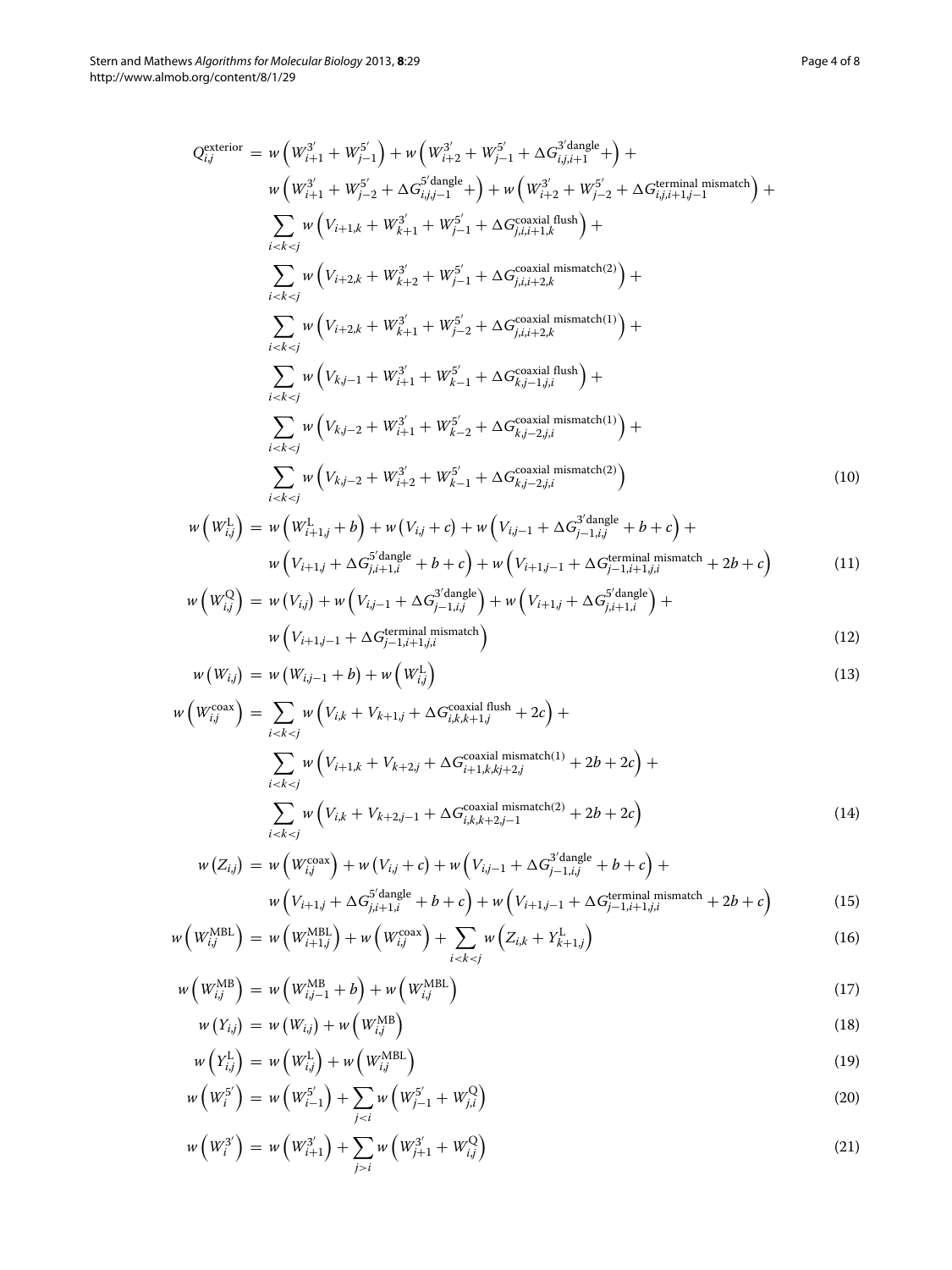These recursions are slightly different from—but equivalent to—those presented in reference [\[20\]](#page-7-15) and used in the previous code. It should be noted that there was an error in equation 15 of reference [\[20\]](#page-7-15): in the second line,  $WMBL(k+1, j)$  should be replaced by  $[WMBL(k + 1, j) + WL(k + 1, j)].$ 

The quantities *V*, *W*, *W*<sup>MB</sup>, *W*<sup>L</sup>, *W*<sup>coax</sup>, *W*<sup>5'</sup>, and *W*<sup>3'</sup> are simply −*RT* times the logarithms of the quantities in reference [\[20\]](#page-7-15). In addition, four new arrays are introduced:

- 1.  $W^Q$  is the standard free energy change corresponding to the sum of terms on the right hand side of equation 11 of reference [\[20\]](#page-7-15) not including the scaling by W5(k).
- 2. Elements of <sup>Y</sup> are −*RT* times the logarithm of the sum of the Boltzmann weights of corresponding elements of W and  $W^{MB}$ .
- 3. Elements of *<sup>Y</sup>*<sup>L</sup> are <sup>−</sup>*RT* times the logarithm of the sum of the Boltzmann weights of corresponding elements of  $W^L$  and  $W^{MBL}$ .
- 4. Elements of <sup>Z</sup> are −*RT* times the logarithm of the sum of the Boltzmann weights of corresponding elements of  $W<sup>L</sup>$  (except for the term depending on the next-smallest fragment) and *W*<sup>coax</sup>.

Reorganizing the recursions in this way might appear to use more memory because of the additional arrays. In fact, the modified version requires less memory, because several of the arrays do not need to be stored in their entirety. Specifically, using the modified recursions, storage is only required for two diagonals of *W*, *W*<sup>L</sup>, and *W*<sup>MBL</sup>; for five diagonals of  $W^{MB}$ ; and for a half-triangle of  $W^{Q}$ . Reducing memory usage is important as the size of the full arrays scales as  $O(N^2)$  and the available GPU memory on our hardware was limited to ∼2.5 GB. The modified recursions use four full  $N \times N$  arrays and one half-triangle, rather than the six full  $N \times N$  arrays used in the original recursions, and therefore reduce memory usage by about 25%. In addition, the calculation of  $W^{5'}$  and  $W^{3'}$  is simplified (compare equations [20](#page-3-0) and [21](#page-3-0) above with equation 11 of reference [\[20\]](#page-7-15)).

As in the previous work, the various  $\Delta G$  parameters above are from the Turner nearest-neighbor rules [\[11\]](#page-7-6), while *a*, *b*, and *c* are from the following estimate of the standard free energy change for multibranch loop initiation:

$$
\Delta G^0 = a + bn + ch \tag{22}
$$

Here *n* is the number of unpaired nucleotides and *h* is the number of branching helices [\[21\]](#page-7-16). By convention, the size of internal loops is limited to thirty unpaired nucleotides, so the number of terms in equation [8](#page-2-0) and the overall computational expense scales as  $O(N^3)$  where *N* is the size of the sequence.

The largest difference in the new implementation is that logarithms of probabilities and partition functions (i.e., standard free energy changes) are used rather than probabilities themselves, which is convenient when working in single precision in order to avoid overflow or underflow errors. This requires that exponentials and logarithms are calculated at each step of the calculation where sums are performed. This approach is a departure from the previous implementation, which used scaling factors. Having to compute logarithms and exponentials does entail some additional computational expense, but this does not appear to be exhorbitant on the GPU, because optimized intrinsic mathematical functions are used. (i.e., the code was compiled with the NVIDIA compiler using the -use\_fast\_math option). The function required for the sum of two free energies *a* and *b* (expressed in units such that  $RT = 1$ ) is

$$
f(a,b) = -\log(e^{-a} + e^{-b})
$$
 (23)

We calculated this in the following way:

$$
f(a,b) = \begin{cases} a - \log(1 + e^{a-b}) & a < b \\ b - \log(1 + e^{b-a}) & a > b \\ a - \log(2) & a = b \end{cases} \tag{24}
$$

This was done for two reasons: it requires at most a single call to exp, rather than two; and it can make use of the log1p function from the standard math library, which calculates  $log(1 + x)$  accurately even for small *x*. This is important because often *e*−*<sup>a</sup>* and *e*−*<sup>b</sup>* will differ by several orders of magnitude, and simply adding them and then taking the logarithm can lead to significant roundoff error.

In order to determine how much additional computational overhead was imposed by the calculation of exp and log1p we performed a comparison with an artificial reference calculation, which was identical except that calls to these functions were omitted. We found that for a 1,000-mer, the actual GPU calculation is only ∼20% more expensive than this reference calculation.

For a serial calculation on the CPU, there is a larger performance hit; the actual calculation is about a factor of two more expensive than the reference without exp or log1p. However, it should be noted that this is not the entire story, because overall, the new optimized serial code, which uses logarithms, is still faster than the original code, which does not. Running the calculation in log space results in simplifications such as not requiring checking for overflow and not having to multiply by scaling factors, which reduces computational expense.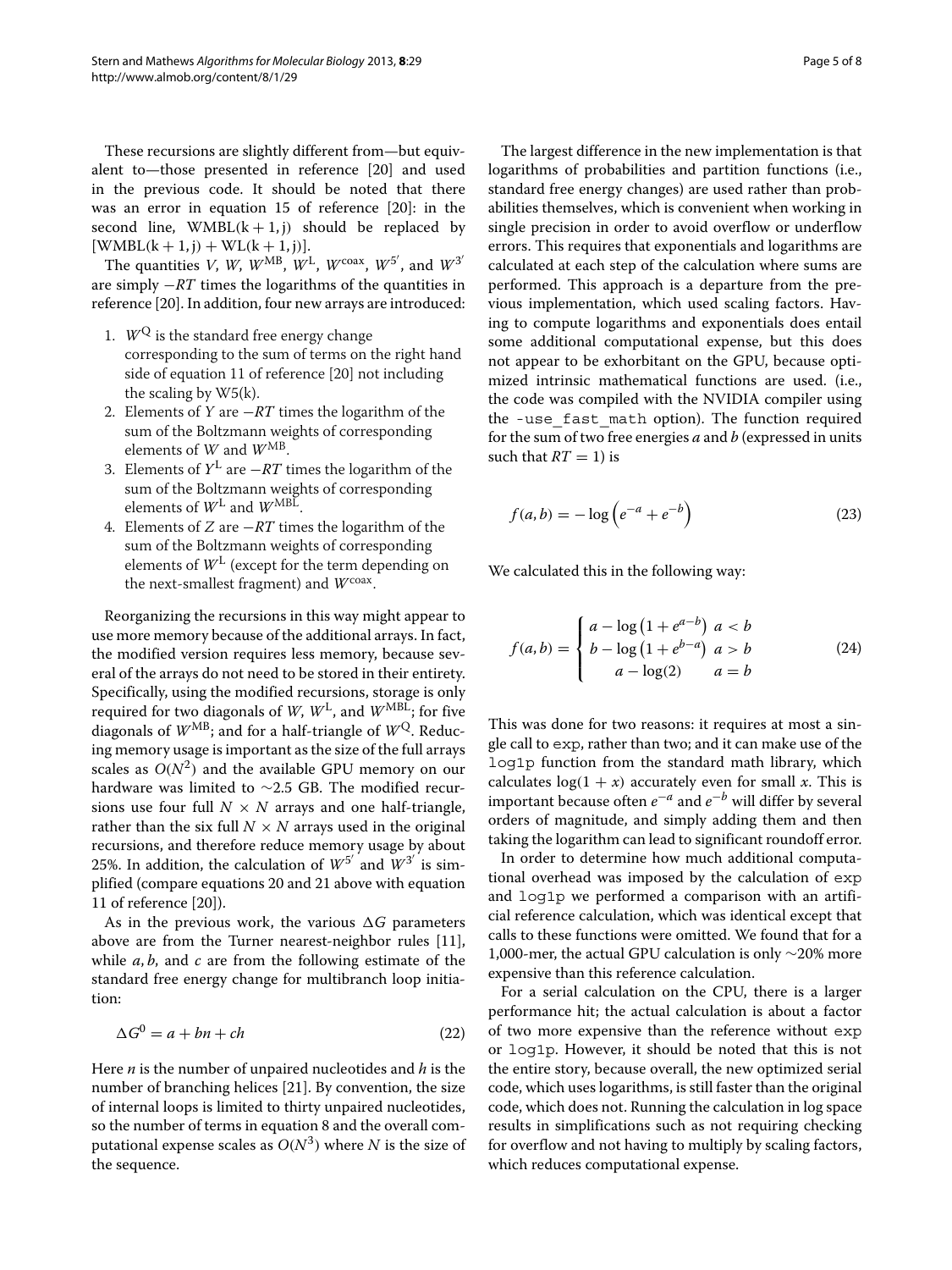## **Parallelization of the partition function calculation using CUDA**

In the CUDA programming model, overall execution of the program is still governed by the CPU. Computeintensive portions of the program are then delegated to subroutines executed by the GPU, or kernels. In general, the GPU has its own memory, so data must be copied to and from the GPU before and after kernel execution. Many copies of a kernel, or threads, run in parallel, each of which belongs to a block. During kernel execution, threads belonging to the same block can share data and synchronize, whereas threads belonging to different blocks cannot. A program can contain many kernels, which can execute either serially or in parallel [\[13\]](#page-7-8).

The algorithm for calculating partition functions is recursive: partition functions for larger fragments depend on those for smaller fragments. As such, the overall calculation proceeds serially, in order of fragment size. We used two levels of parallelization, a block level and a thread level. Calculations for all fragments of a given size may be done in parallel, with no communication. This was implemented in CUDA at the level of blocks of threads. The partition function for a given fragment depends on sums, with the number of terms on the order of the fragment size (e.g., equation [9\)](#page-2-0). These sums were parallelized at the level of threads within a block, since calculating a sum in parallel relies on communication between the threads. In our experience, a greater speedup was obtained from this "inner loop" parallelization, even though it requires more communication between threads. Most likely, this is because optimal efficiency on GPU hardware is obtained when identical mathematical operations are performed in lockstep on different data [\[13\]](#page-7-8). We stress that these two different levels of parallelization are not mutually exclusive and optimal performance was obtained from including both. A separate block of threads was run for each fragment, while 256 threads were run within a block. The number of threads per block was chosen by trial and error and was optimal for our hardware (the simple sum reduction scheme we chose requires it to be a power of two). In our code, this value is set at compile time (but this is not required by CUDA—it could be set at run time if desired).

## **Results and discussion**

### **Accuracy**

Peak floating point performance for NVIDIA Tesla GPUs are faster by a factor of two when working in single compared with working in double precision [\(www.nvidia.com\)](www.nvidia.com), but single precision introduces greater roundoff error. In order to examine accuracy, we calculated base-pair probabilities for the same sequences using both the parallel CUDA/GPU implementation in single precision, and the serial implementation in double precision. We also calculated probabilities in double precision using a set of nearest-neighbor parameters slightly modified by adding a random variate chosen from a Gaussian distribution with mean 0 and standard deviation 0.01 kcal/mol, which is comparable to or smaller than their experimental uncertainty (0.1 kcal/mol for parameters describing helical stacking and 0.5 kcal/mol for parameters describing loops [\[18,](#page-7-13)[37\]](#page-7-30)).

Figure [1](#page-5-0) shows the root-mean-square deviation (RMSD) between base-pair probabilities calculated using double precision and either single precision, or the modified parameters. The RMSD of the calculation using modified parameters decreases as the size of the sequences increases (because the fraction of pairs with very small probabilities increases). In contrast, the roundoff error due to working in single precision increases as the cube of the number of bases in the sequence (i.e., the number of operations involved in the calculation). However, it remains relatively small for sequences of up to 10,000 bases, and negligible compared with the differences resulting from the modified parameters. Our conclusion is that working in single precision does not introduce unacceptable roundoff error for RNA secondary structure prediction for sequences of this size and most likely substantially larger.

We also used the calculated base pair probabilities to determine a single consensus structure for each sequences, using the ProbKnot algorithm [\[22\]](#page-7-17). In this

<span id="page-5-0"></span>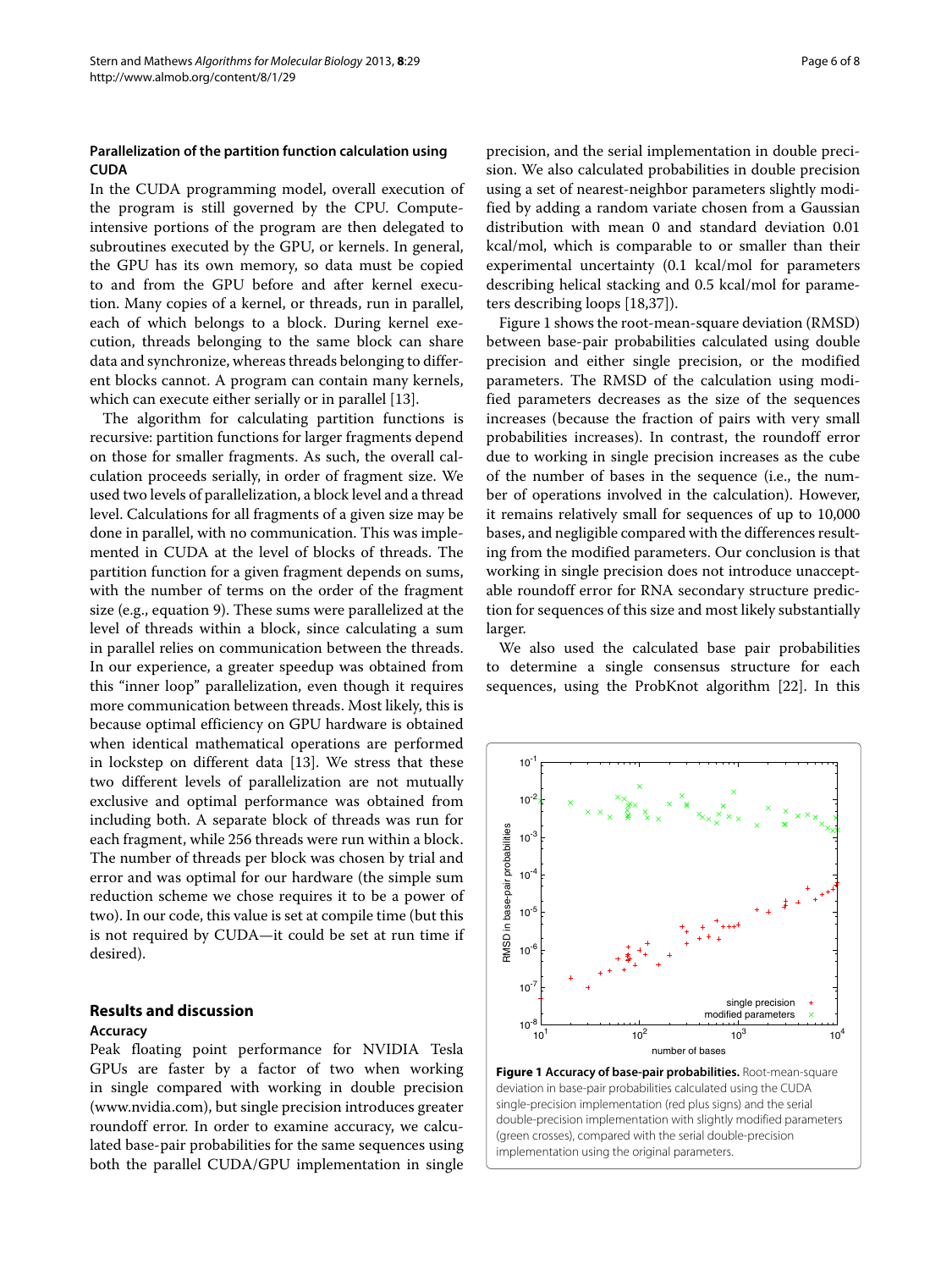case, working in single precision led to differences with double precision only for one sequence (a random sequence of 6000 bases) out of the 44 we examined, and these were very small (only three bases out of the 6000 were matched with a different partner). Working with the modified parameters led to larger discrepancies although these were still fairly small (for sequences containing more than 100 bases, at most 6% of bases were matched with different partners). This is consistent with a previous report that predictions using base pair probabilities are significantly less sensitive to errors in thermodynamic parameters than using only lowest free energy structures [\[39\]](#page-7-32).

## **Computational expense**

We compared overall execution time for the original serial code developed in our laboratory, the optimized serial code, and the parallel CUDA/GPU implementation. Calculations were performed for sequences containing from 10 to 10,000 bases, on compute nodes containing dual hex-core Intel Xeon 2.67 GHz CPUs and dual NVIDIA Tesla M2050 GPUs, each of which contains 448 multiprocessor cores (only a single GPU was used). Figure [2](#page-6-0) shows the execution time (from the user time reported by the UNIX "time" command) of the original and optimized serial codes as well as the parallel CUDA/GPU implementation. The execution time for all codes scales as the cube of the sequence length for large sequences. The CUDA version was able to calculate base-pair probabilities for



<span id="page-6-0"></span>**Figure 2 Computational expense.** Execution time in seconds for the original serial implementation (red plus signs), optimized serial implementation (green crosses), and parallel GPU implementation (blue asterisks). The red, green, and blue lines are the cube of the number of bases  $n$  in the sequences, multiplied by a constant chosen to best fit the corresponding execution times.

the sequence for the full HIV-1 NL43 genome (9709 nucleotides) in 27 minutes. We note that there is a small overhead (a few hundredths of a second) involved in running calculations with either the original serial code or the CUDA code, which is not present for the optimized serial code. This overhead has different origins: for the original code, it is probably due to reading the parameter files from disk, while for the CUDA code, it is most likely due to copying parameters and other data between the GPU and CPU.

## **Conclusions**

In this work, we introduced a modified set of recursions for calculating RNA secondary structure partition functions and base-pairing probabilities using a dynamic programming algorithm, and implemented these in parallel using the CUDA framework for multiprocessor GPUs. For large sequences, the GPU implementation reduces execution time by a factor of close to 60 compared with an optimized serial implementation, and by a factor of 116 compared with the original code. It is clear from our work that using GPUs can greatly accelerate computation of RNA secondary structure partition functions, allowing calculation of base-pair probabilities for large sequences in a reasonable amount of time, with a negligible compromise in accuracy due to working in single precision. It is expected that parallelization using CUDA should be applicable to other implementations of dynamic programming algorithms [\[12\]](#page-7-7) besides ours, and result in similar speedups.

Two levels of parallelization were implemented. Calculations for all fragments of a given size were done in parallel, with no communication between threads. This was implemented in CUDA at the level of blocks of threads. In addition, the sums contributing to the partition function for a given fragment were calculated in parallel, with communication required between threads. These sums were parallelized at the level of thread within a block. We found that this "inner loop" parallelization resulted in a significantly greater speedup than the "outer loop" parallelization alone.

## **Availability and requirements**

- Project name: partition-cuda; part of RNAstructure, version 5.5 and later
- Project home page: [http://rna.urmc.rochester.edu/](http://rna.urmc.rochester.edu/RNAstructure.html) [RNAstructure.html](http://rna.urmc.rochester.edu/RNAstructure.html)
- Operating system(s): Unix
- Programming languages: C and CUDA
- Other requirements: CUDA compiler, available from [http://www.nvidia.com/object/cuda\\_home\\_new.html](http://www.nvidia.com/object/cuda_home_new.html)
- License: GNU GPL
- Any restrictions to use by non-academics: None.